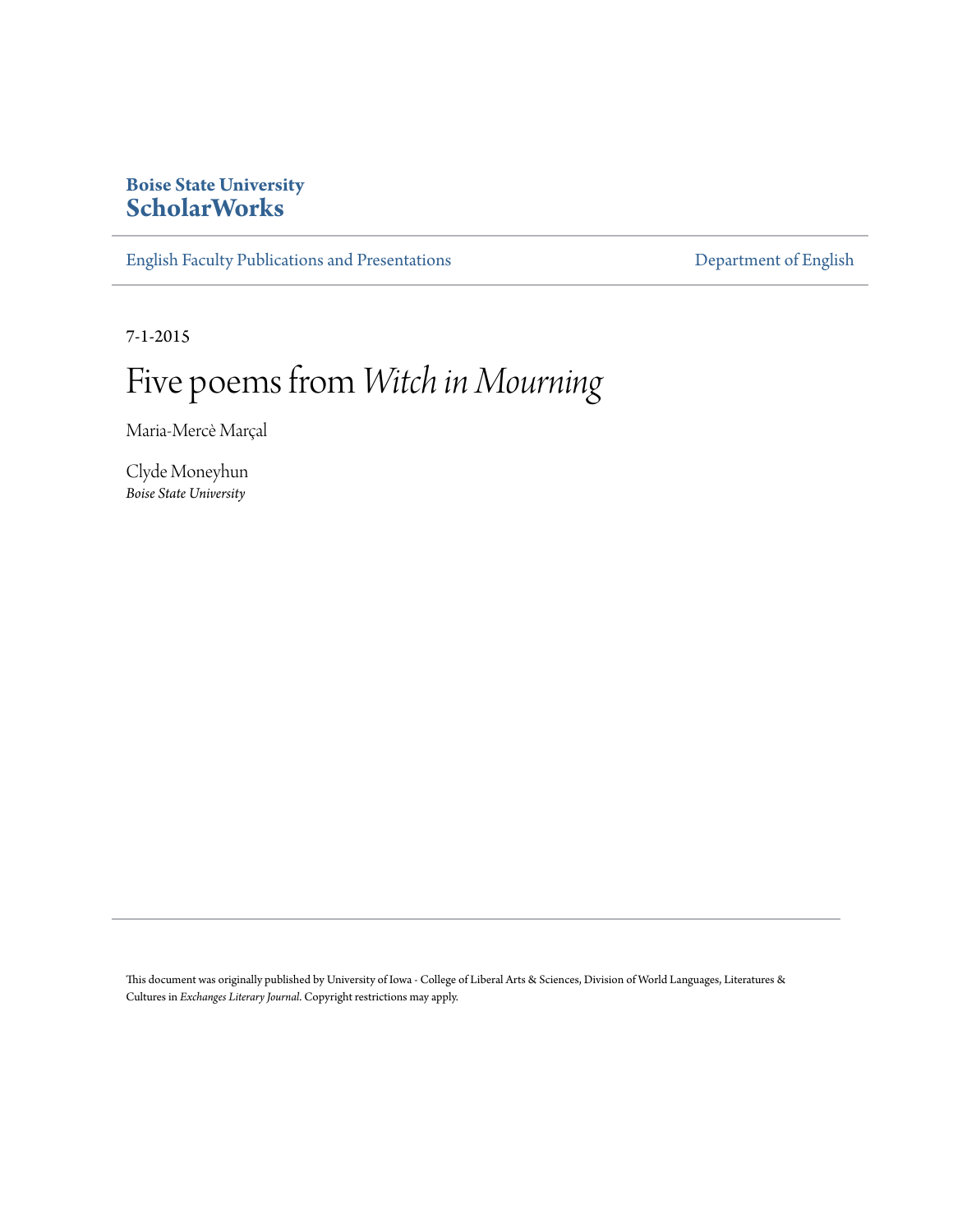**FLEDGLINGS** 

## Cinc poemes de Bruixa de dol

BY MARIA-MERCÈ MARÇAL

Els núvols duien confetti a les butxaques

(Vaig dear a l'armari aquell núvol més menut, el que duia confeti a las butxaques. Però, ai!... les arnes no dormen.)

I. A l'Anna Cota

Com un ecret d'aigua verda els teus dos ulls m'han mirat. Ai, etrella marinera, ai, adéu, etrella de la mar.

La mar guarda un cor d'estrella a l'avenc del teu mirar Anna, Anna, marinera,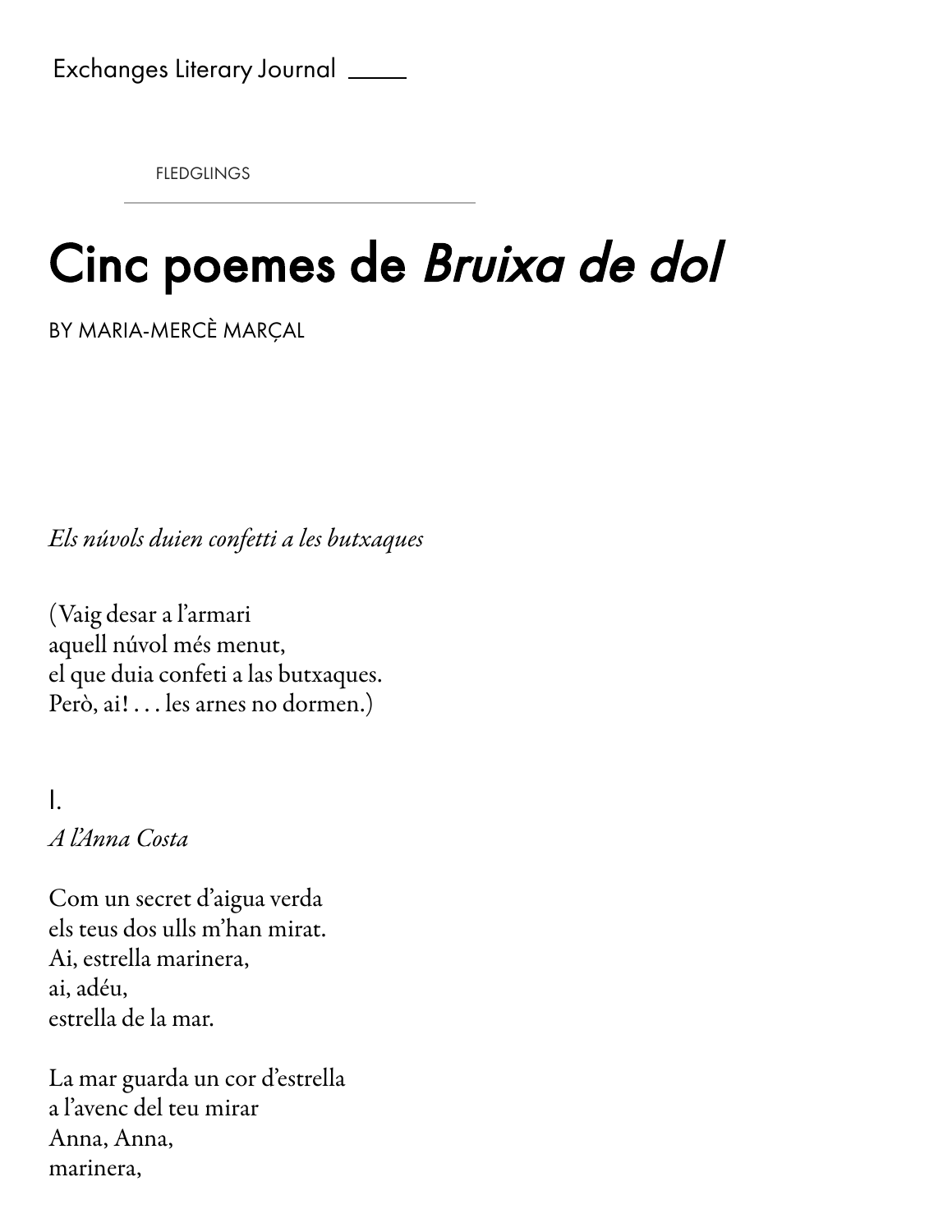traginera de la mar.

L'arc del silenci tibat, i, per ageta, l'etrella. Ai, adéu, marinera, Anna de la mar.

Com un ecret d'aigua verda els teus dos ulls m'han mirat.

### IV. Velles correndes per a la Pepa A Pepa Llopi

Ai, quina cara més clara, veïna del meu carrer, com la neu de la muntanya o la flor del cirerer. Com l'epiga del terrer que amb el sol fa la clucaina. No hi hauria cisteller que tan clara fes la palma, veïna del meu carrer!

Ai, quina cara més clara, veïna del meu carrer, que s'hi posa la rosada que canta el gall matiner. Rosa vera del roser al redol de cada galta, porugues, troben recer cuques de llum sense casa, veïna del meu carrer.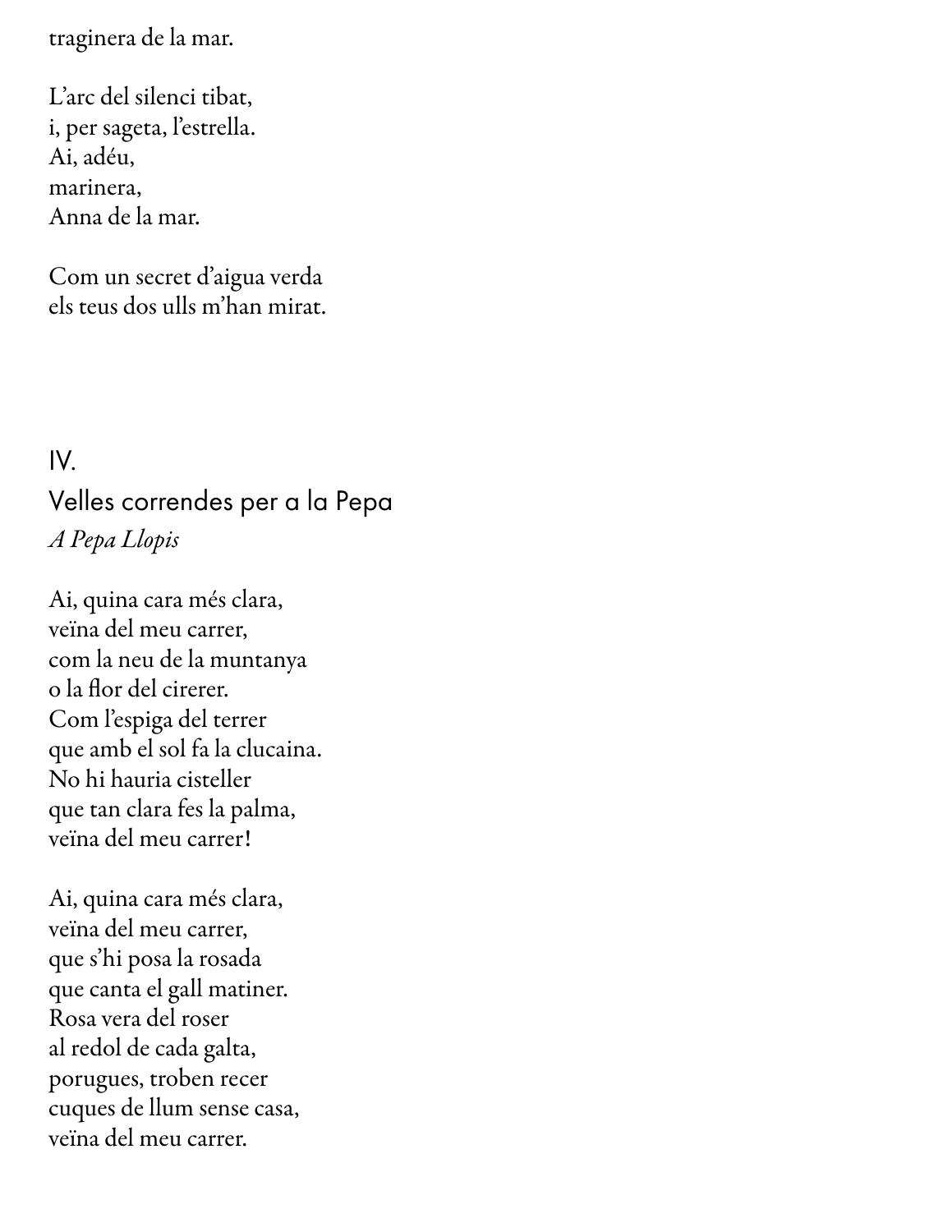Ai, quina cara més clara, veïna del meu carrer. Sense fanal ni alimara faríeu llum al coster. I si una ombra de nit ve i en els vostres ulls s'hostatja, la lluna farà el seu ple al tombant de cada galta, veïna del meu carrer.

Ai, quina cara més clara, veïna del meu carrer, com una caa enramada amb brancades de llorer. Amb brancades de llorer. poliol fresc a l'entrada, epígol ec al graner, flor de saüc i herba sana, veïna del meu carrer.

Quina cara feu més clara, amiga del meu coter, com la vela del veler entre la pluja i l'onada. Com la claror que s'amaga en el vi bo del celler i en vell cor del carrer de Gènova on feu etada. Veïna del meu carrer, ai, quina cara més clara!

#### V. Cançó de pluja

Si el sol puja escaletes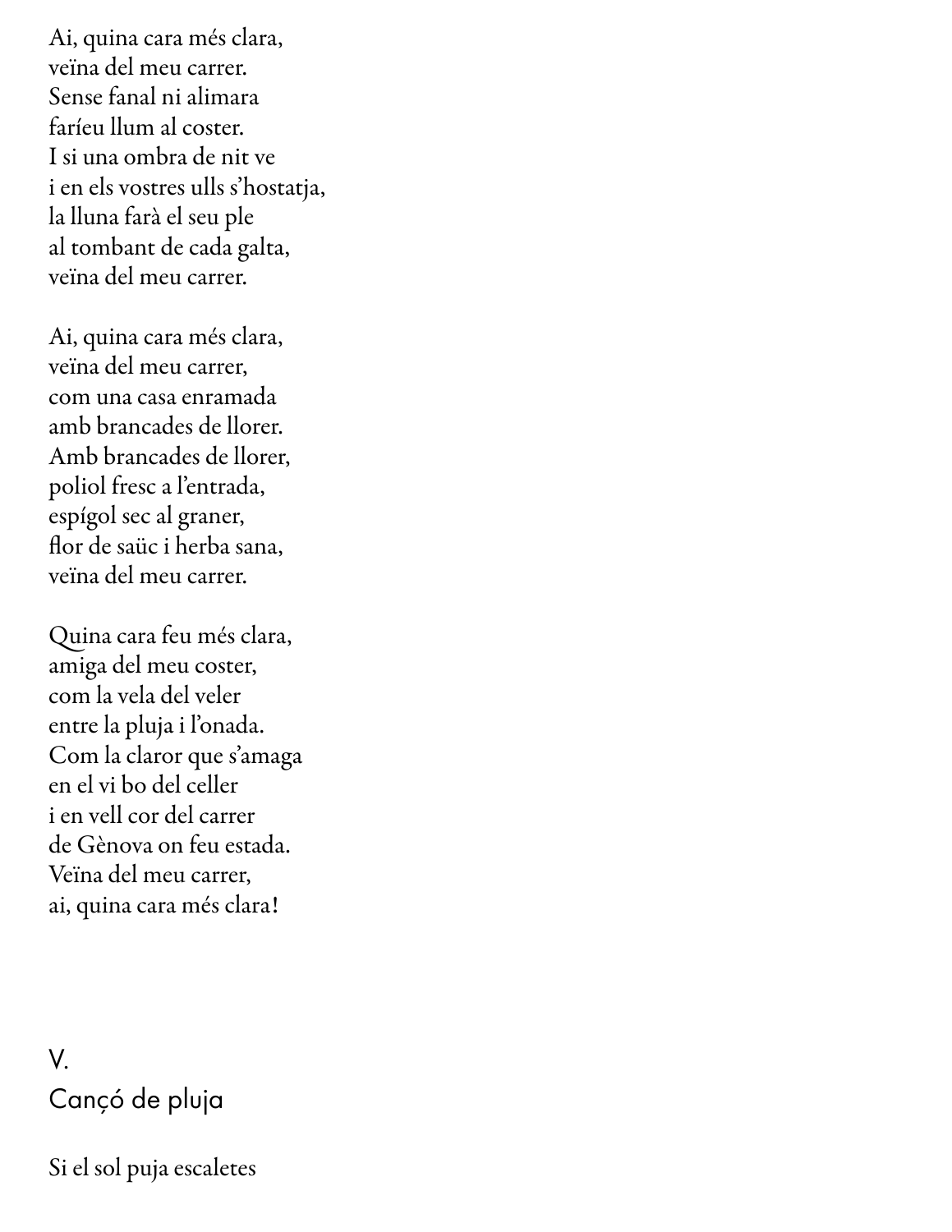ens mullarem demà. Tot just la pluja alerti el gall del campanar pel clar de les gateres s'esquitllaran els gats i sortirem nosaltres per la porta més gran. Gallarets de bugada fugiran dels terrats. Cargols i caragolines ens acompanyaran. Traurem les katiusques i un paraigua epatllat i capa amb caperutxa malgirbada amb un sac i les ganes de córrer i un delit prou estrany. A cada toll que hi hagi epernegarem tant que escatxigarem tots els mussols del veïnat. Espolsarem les plantes dels horts i dels ravals i els arbres de la plaça i les flors del solà, i pararem la galta per rebre-hi el ruixat. Entomarem la dutxa de totes les canals i ens inventarem barques a tols els xorregalls. Si estevenet venia amb l'agulló torçat sabrem un sortilegi que ens el farà ballar. Balla que ballaria avui i l'endemà, fins que amb barret d'arestes el ol haurà tornat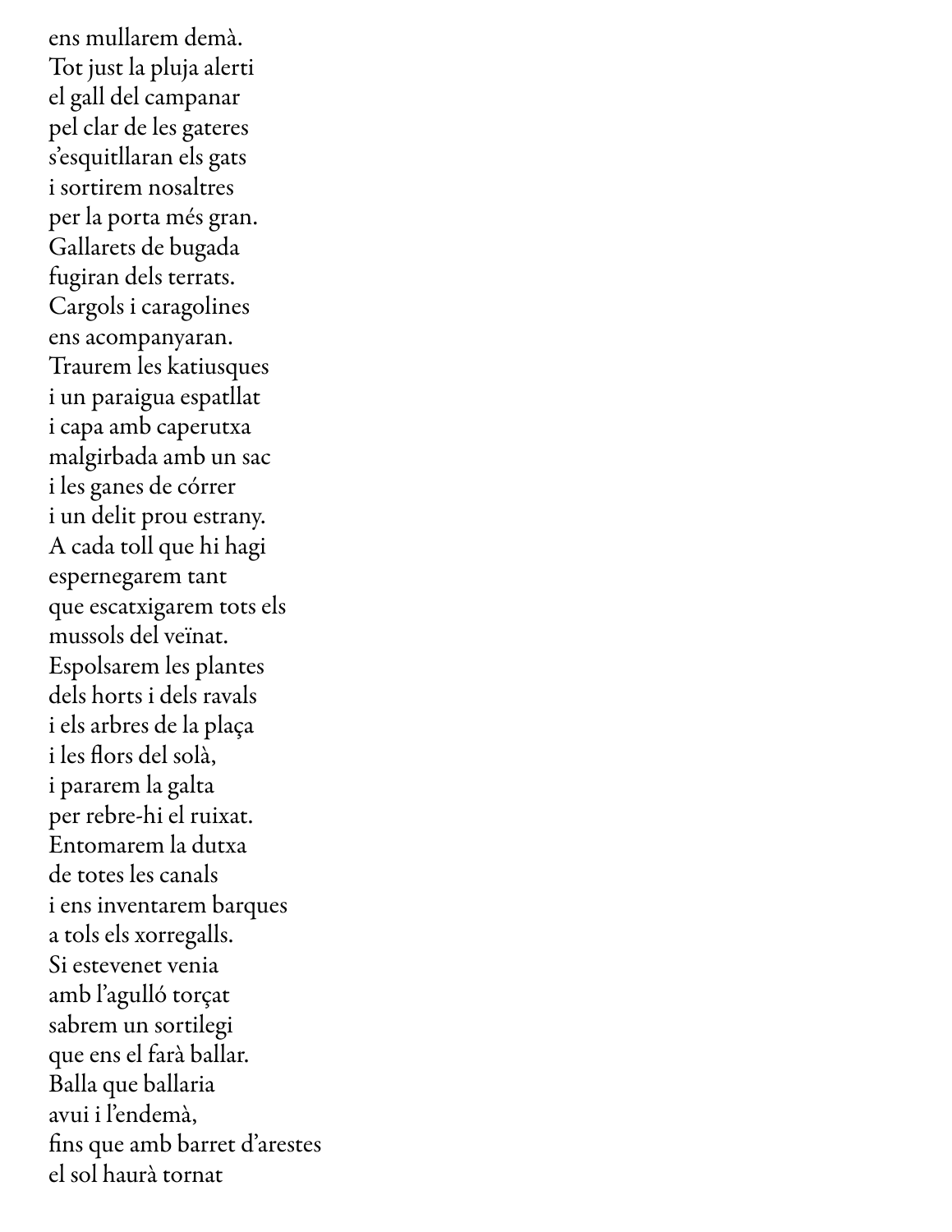i haurà deat la pluja al prestatge de dalt.

VIII. Canço de fer camí a Marina

Vols venir a la meva barca —Hi ha violete, a dedir! anirem lluny sense recança d'allò que haurem deixat aquí.

Anirem lluny sense recança —i erem due, erem tre. Veniu, veniu, a la nostra barca, les veles altes, el cel obert.

Hi haurà rems per a tots els braços —i erem quatre, erem cinc! i els nostres ulls, estels esparsos, oblidaran tots els confins.

Partim pel març amb la ventada, i amb nuvols de cor trasbalsat. í, erem vint, erem quaranta, amb la lluna per estendard.

Bruixes d'ahir, bruixes del día, ens trobarem a plena mar. Arreu s'escamparà la vida com una dana vegetal.

Dins la pell de l'ona salada serem cinc-centes, serem mil.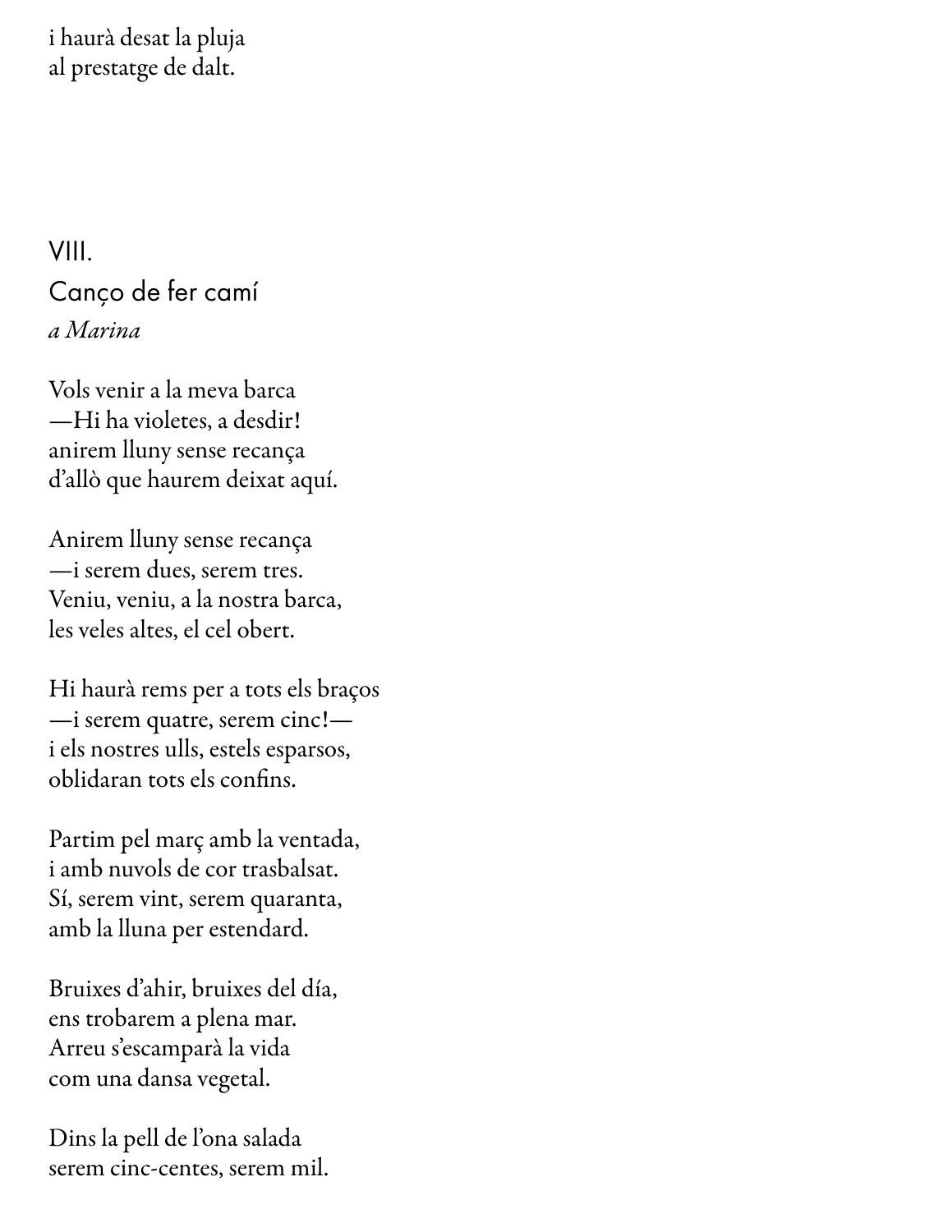Perdrem el compte a la tombada. Juntes farem nostra la nit.

# Five poems from Witch in Mourning

TRANSIATED FROM THE CATALAN BY CLYDE MONEYHUN

The clouds carry confetti in their pockets

(I packed away in the wardrobe the very smallest cloud, the one with confetti in its pockets. But alas! ... moths never sleep.)

I.

to Anna Costa

Like a ecret of green water your two eyes have watched me. Ah, mariner starah, farewell star of the sea.

The sea keeps the heart of a star in the chasm of your gaze. Anna, Anna, mariner sailor of the sea.

The bow of silence is drawn,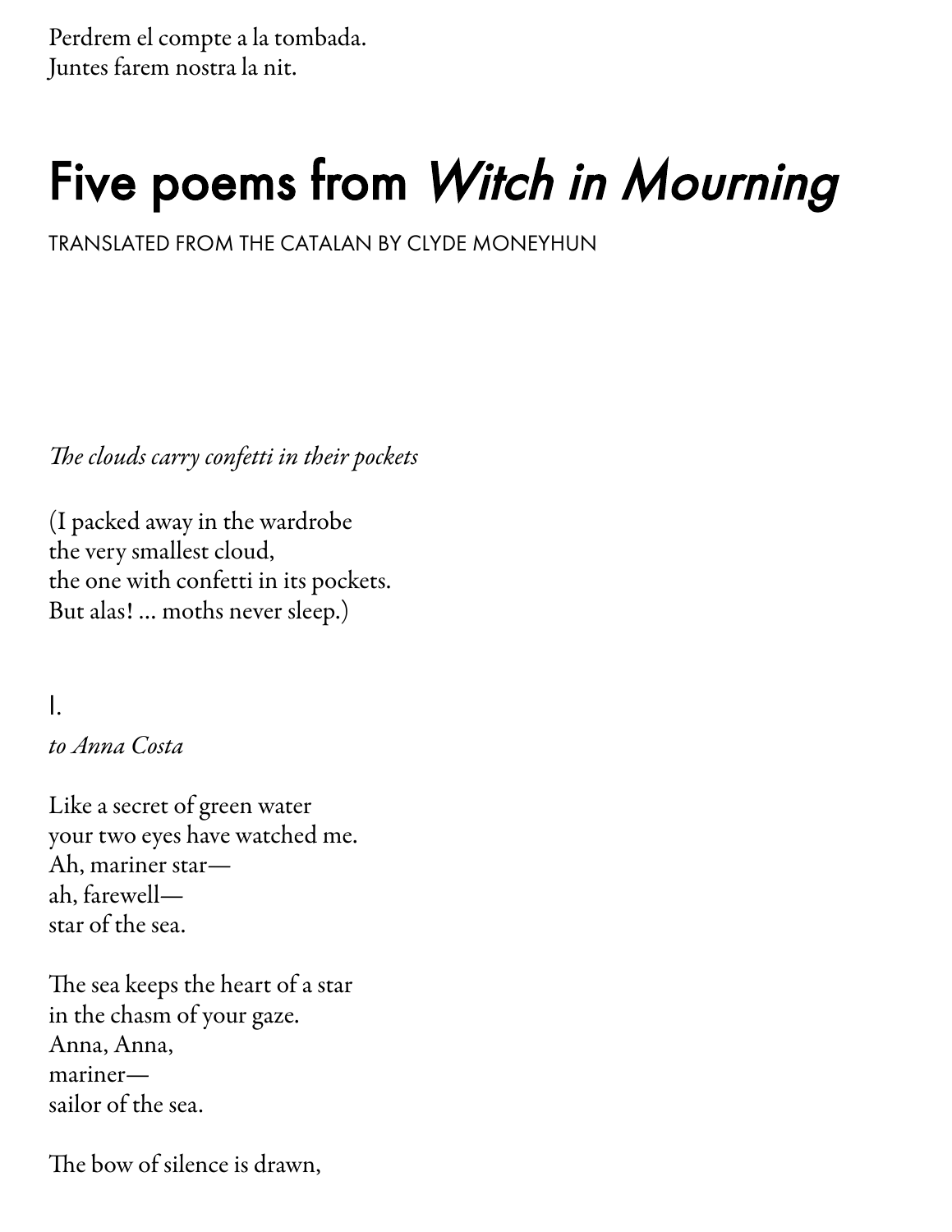and, for an arrow, the tar. Ah, farewell, mariner— Anna of the sea.

Like a ecret of green water your two eyes have watched me.

IV. Folk Song for Pepa to Pepa Llopi

Oh what a shining face my neighbor down the street; like snow on the mountains or the cherry tree blossom. Like stems of sweet alyssum that perish from too much sun. No basket weaver could ever make a palm gleam so bright, my neighbor down the street!

Oh what a shining face my neighbor down the street; where morning dew rests when the rooster crows. True rose of the rose tree, in the vines of your cheeks, fireflies, frightened, without a home, find shelter: my neighbor down the street.

Oh what a shining face my neighbor down the street; without lamp or beacon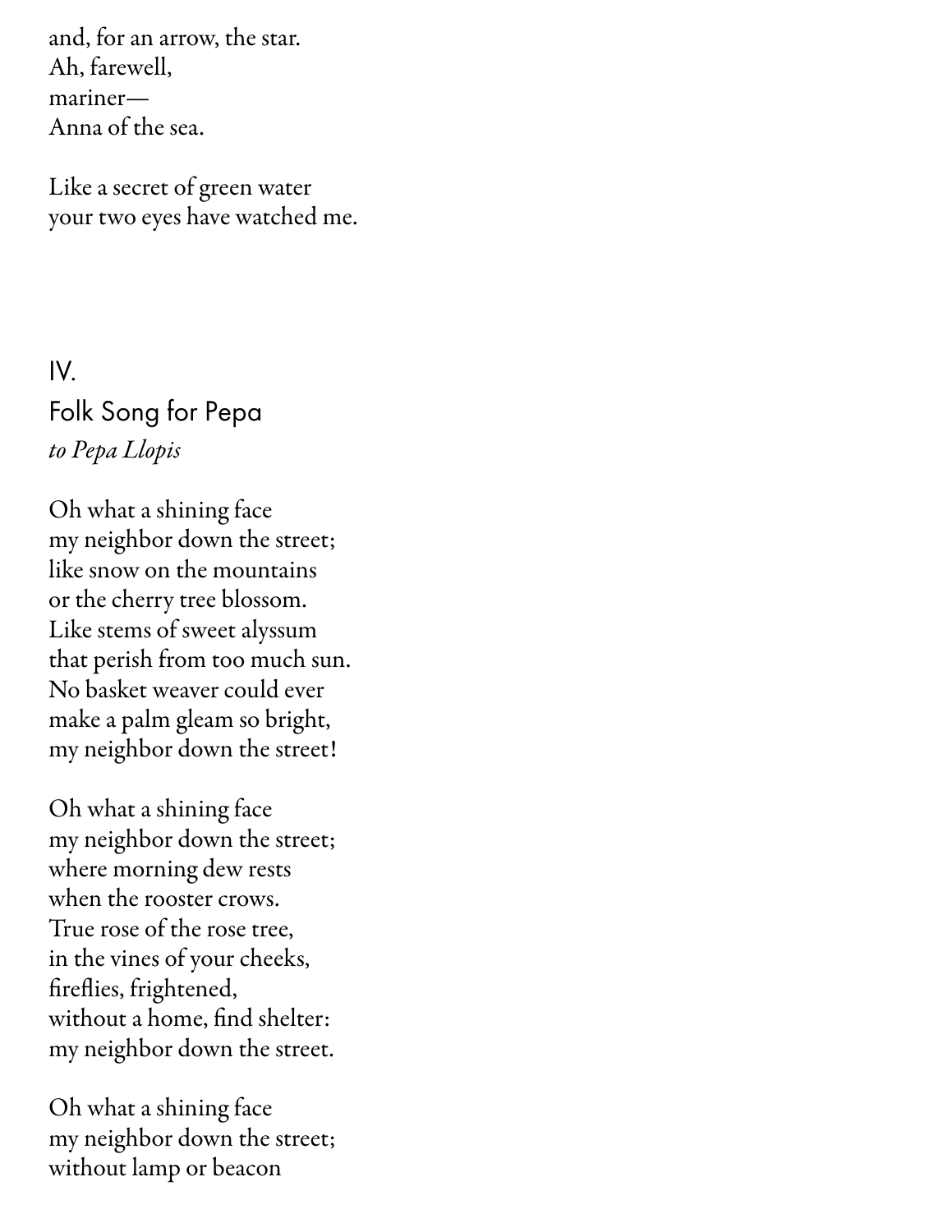you would light up the coast. Even if night's shadows came and took lodging in your eyes, the moon would be full in both of your cheeks: my neighbor down the street.

Oh what a shining face my neighbor down the street; like a house encircled by laurel branches. By laurel branches, fresh pennyroyal at the door, dry lavender in the barn, elderberry and water mint: my neighbor down the street.

Oh what a shining face my neighbor down the street; like the sail of a sailing ship between rain and a wave. Like brightness hiding in good wine in a cellar and in the old heart of the treet in Genoa where you stay. My neighbor down the street, oh, what a shining face!

### V. Song of the Rain

If the sun hides its face we'll be soaked tomorrow. Just as the rain rouses the rooster in the belfry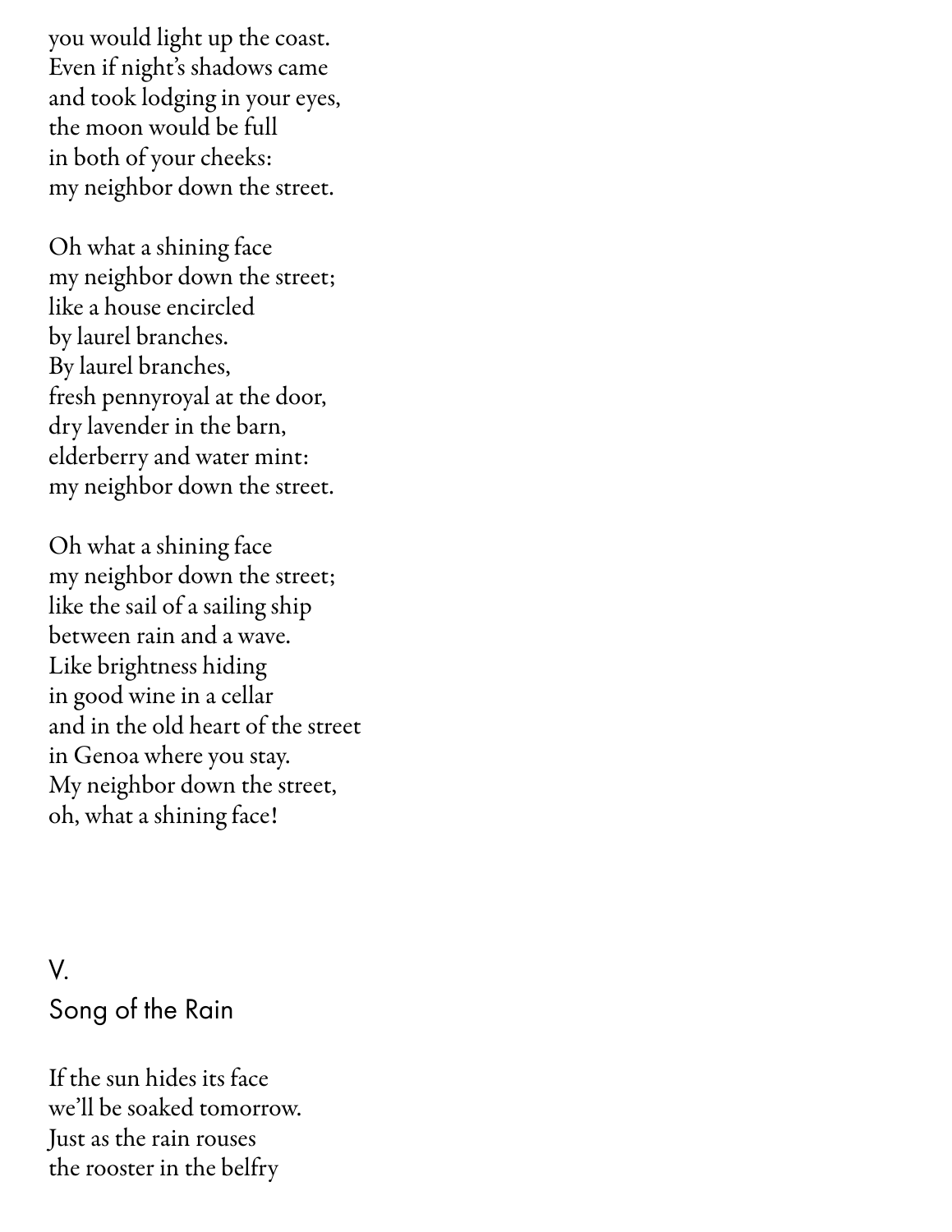the cats will slink away through their cat door and we'll head outside, but through the bigger door. The white doves of the wash will flee from the roofs. Snails and slugs will keep us company. We'll bring galoshes and a broken umbrella and a hooded raincoat poorly done up, with a bag, and the desire to run, and unfamiliar joy. At every single puddle, we'll stamp our feet so hard that we'll splash all the little owls in the neighborhood. We'll shake all the plants in the gardens and the yards and the trees in the plaza and the flowers on the porches and we'll stop to feel rain on our cheek. We'll take a hower in every gutter launching little boats in every ditch. If the scorpion shows up with its crooked stinger we'll know a magician who can make it dance for us. Dance and dance today and tomorrow, until sun returns in its wide-brimmed hat and puts away the rain on a high shelf.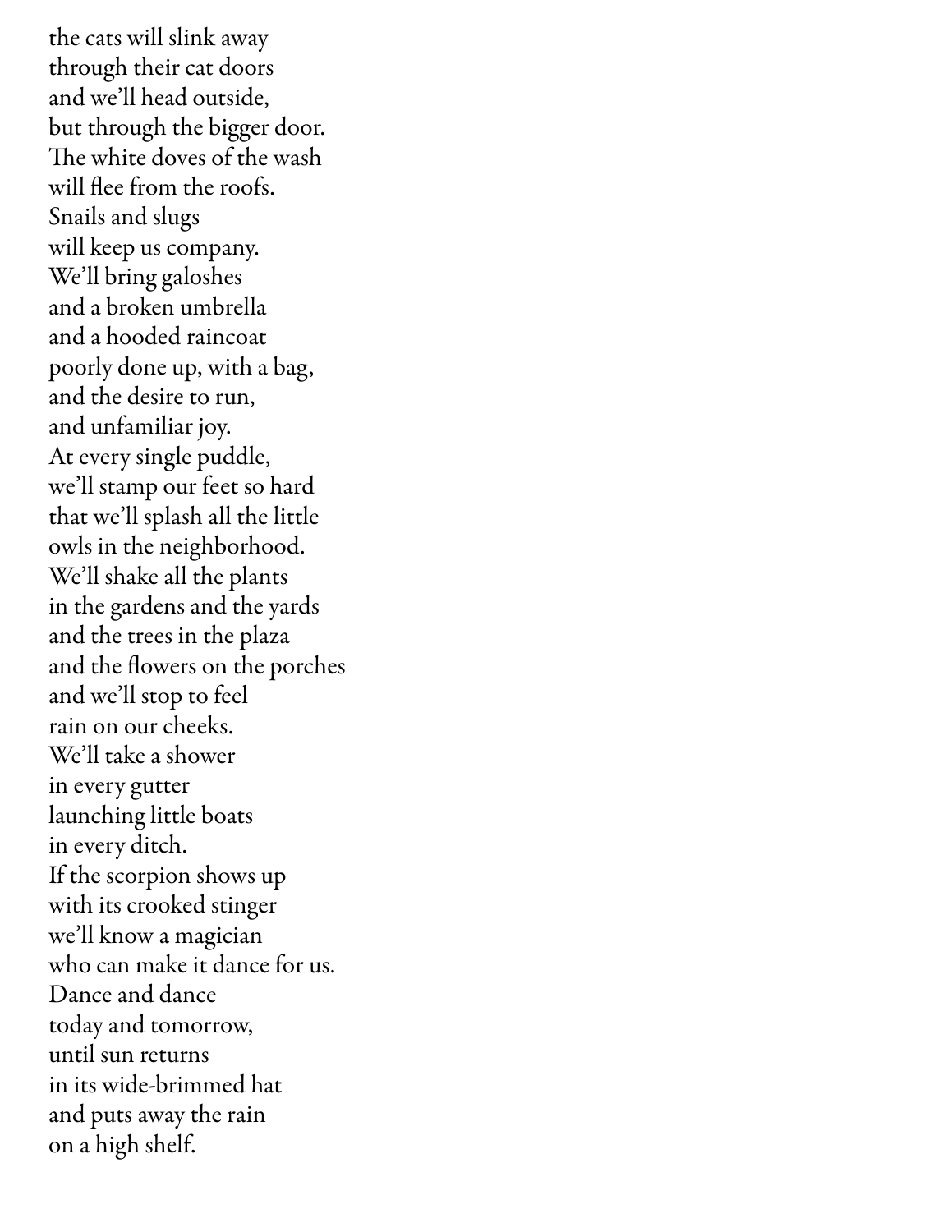#### VIII. Song for the Road for Marina

Do you want to come on my boat? — There are violets, in profusion! We'll travel far without regretting whatever we leave behind.

We'll go far without regretting —and we will be two, we will be three. Come, come to our boat, the sails are raised, the sky open.

There will be oars for every arm  $-$  and we will be four, we will be five! $$ and our eyes, nomadic stars, will forget all boundaries.

We set sail with the March winds and clouds of restless spirit. Yes, we will be twenty, we will be forty flying the moon for our flag.

Witches of yesterday—witches of today, we will find ourselves on the open sea. We will spread life everywhere like a flowering dance.

In the skin of the salted wave we will be five hundred, we will be a thousand. We will lose ourselves in wandering. Together we will make the night our own.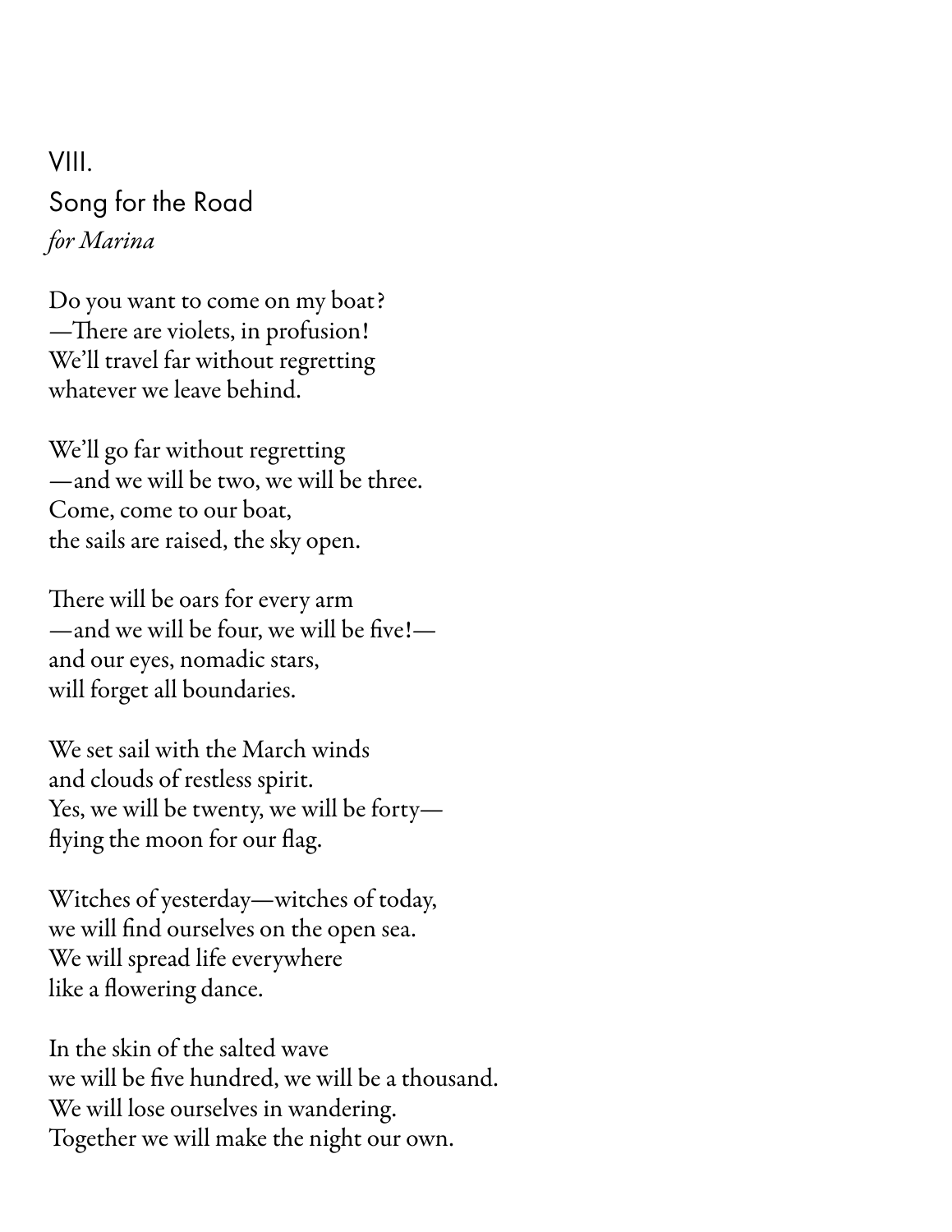### Translator Notes

Maria-Mercè Marçal was born in 1952, in the middle of the fascist dictatorship in Spain, which lasted from end of the Civil War in 1939 to the death of Francisco Franco in 1975. Marçal writes, "A l'atzar agraeixo tre dons: haver nascut dona, de classe baixa i nació oprimida" [I thank fate for three gifts: having been born a woman, to the lower class, in an oppressed nation], a phrase that is still famous in Catalan graffiti today.

While her gratitude is sincere, it is also true that all three of these minority groups were losers in the Spanish Civil War who suffered terrible hardships under Franco. The working class, which had made progress toward workers' rights prior to 1939, was squashed under the thumb of the government's wealthy supporters. In Marçal's "oppressed nation," Catalan culture was suppressed and the Catalan language forbidden in schools government, popular culture, and the arts. And Spanish women, who had won many rights before 1939, we returned to a state of near total patriarchal subjugation.

Coming of age as a poet just after Franco's death, when fascist generals still wielded dangerous power in the fragile new democracy, Marçal was courageous in her vocal support of the 1970s liberation movements. Sh took to the streets in demonstrations demanding civil rights and women's rights, and after writing early poem in Spanish, decided to write exclusively in her native Catalan. She embraced the 800-year-old tradition of Catalan literature even as she recast it in her poetry to express modern sensibilities.

Marçal's poetry challenges her translator with elliptical leaps of grammar, regional dialects and neologisms and changes of genre, technique, and voice from poem to poem. Though the book as a whole focuses on a consistent set of images and themes, the different sections employ different forms for specific aesthetic and thematic reasons. One section draws inspiration from folk songs in the manner of Garcia Lorca (one of Marçal's great inspirations); another explores fractured postmodern sonnets; another, modernist free verse.

This section is modeled after children's songs: the folk songs of motherhood as Marçal understood them, shared by women and children, but excluded from the patriarchal canon. They embody the voices and value the community of women, and many of her modern versions are dedicated in name to the women and girls her life. The greatest challenge was creating a translation that preserved at least a hint of the sheer beauty of original Catalan. In the case of these children's songs for adults, that meant preserving the surface level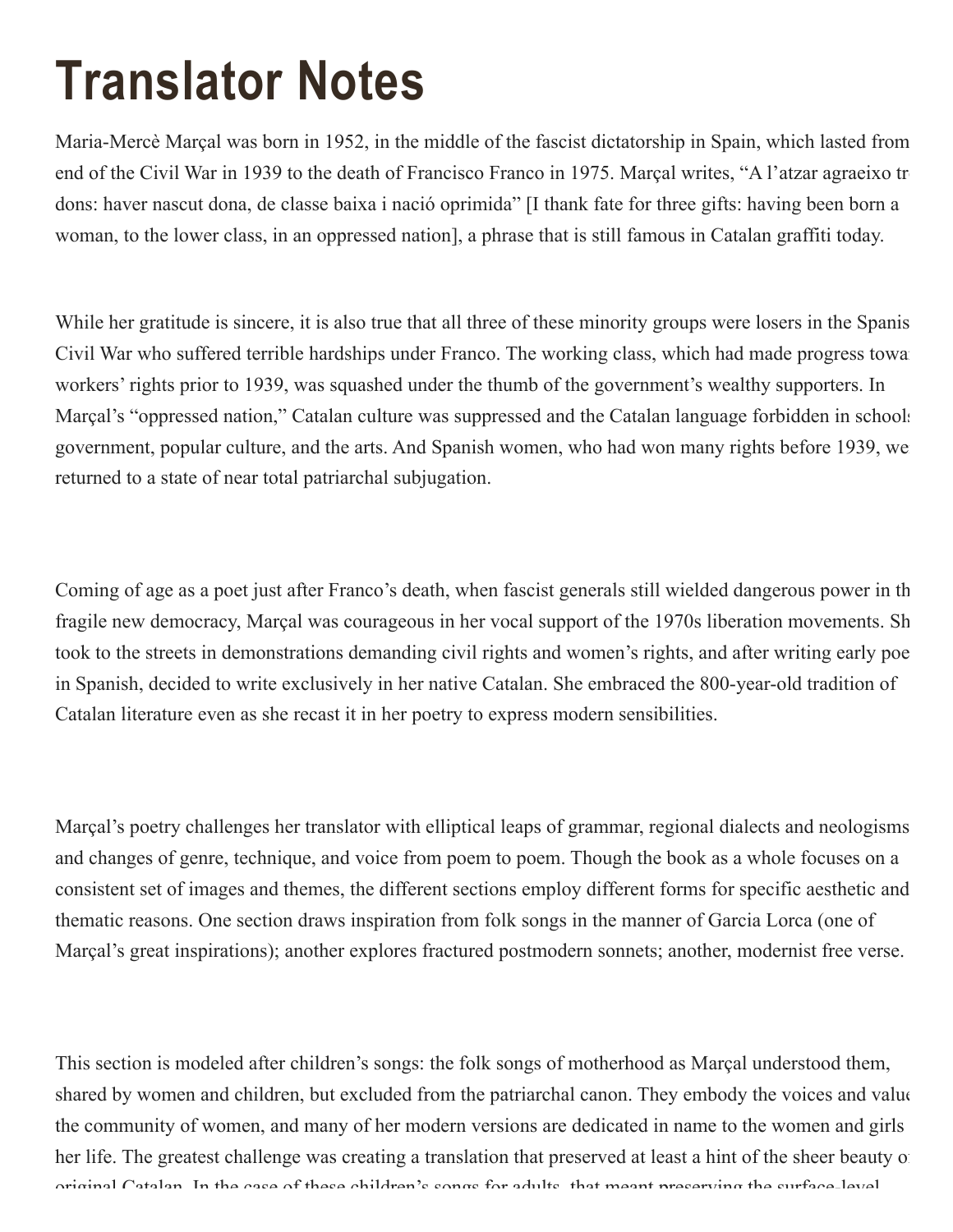Clyde Moneyhun is an associate professor at Boise State University, where he teaches writing and translation. Descended from Catalan-speaking ancestors, he translates twentieth-century and contemporary Catalan poets including Ponç Pons, Dolors Miquel, and Maria-Mercè Marçal. His translations have appeared in Notre Dame Review, Inventory, Hayden's Ferry Review, Eleven Eleven, and Lyrikline.